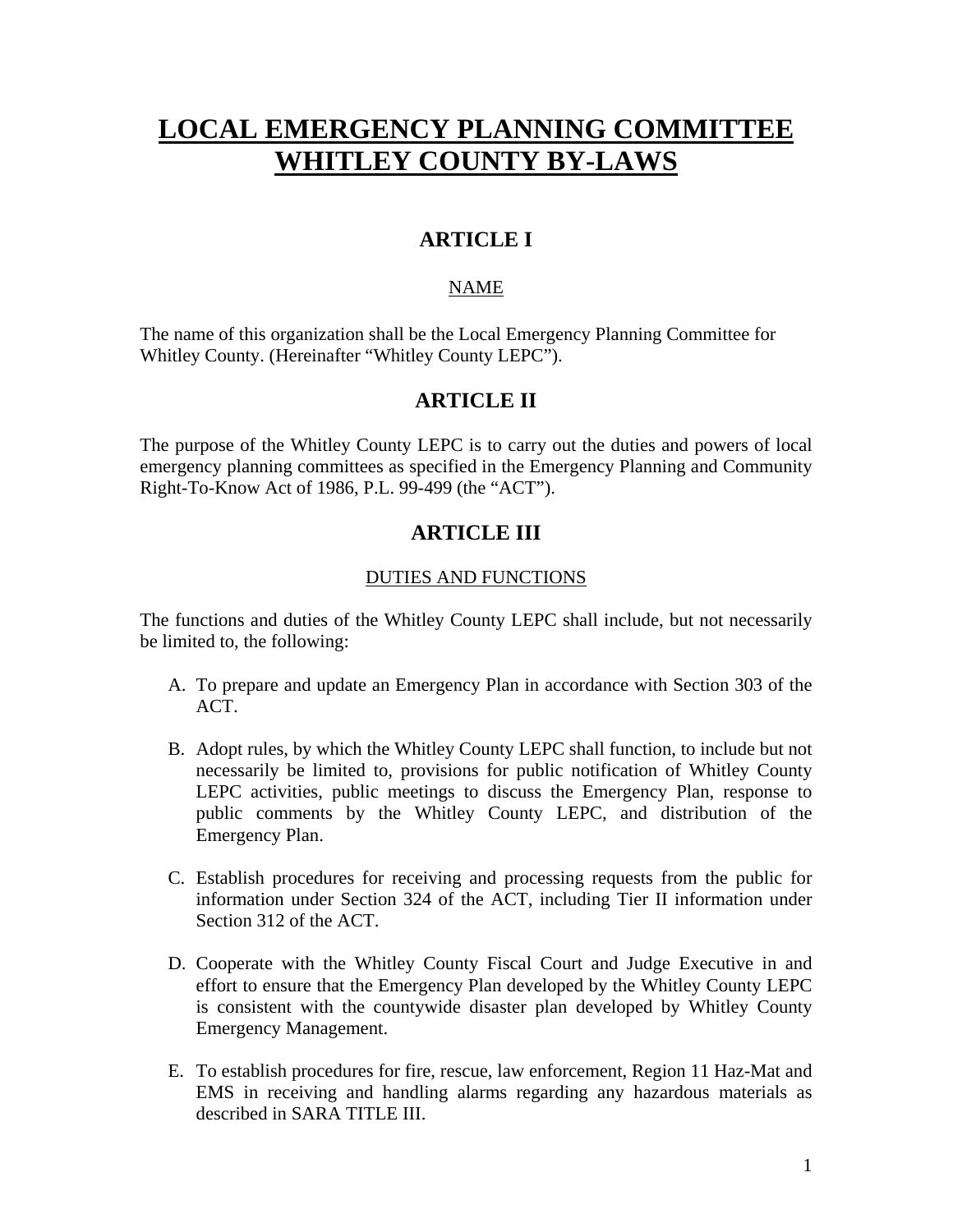# **ARTICLE IV**

### MEMBERSHIP

### A.Whitley County LEPC

#### 1. Composition

The Whitley County LEPC shall be composed of members appointed by the Kentucky Emergency Response Commission and shall include, representatives from but not limited to each of the following groups or organizations: elected county and city officials, law enforcement, civil defense, fire fighting, public health, local environmental, hospital, and transportation personnel; broadcast and print media; community groups; and owners and operators of facilities subject to the requirements of the aforesaid ACT.

#### 2. Term

The term appointment of the Whitley County LEPC shall be for such a period as designated by the Kentucky Emergency Response Commission.

#### 3. Vacancies / Substitutions

Any vacancy, resignation, or request for substitution of any member of the Whitley County LEPC shall first be brought to the attention of the Whitley County LEPC Chairman who shall meet and agree with the Executive Committee that a change is appropriate. Thereinafter, the Chairman of the Whitley County LEPC shall write to the Chairman of the Kentucky Emergency Response Commission and request a change in the Whitley County LEPC membership be made.

Upon receipt by the Whitley County LEPC Chairman of an interim appointment letter of appropriate document, a new member of the Whitley County LEPC may be permitted to attend and vote on matters in a provisional capacity until such time as the final letter of appointment is received by the Chairman of the Whitley County LEPC which will assure full vesting of the newly appointed member's rights to act on the Whitley County LEPC.

#### 4. Attendance

If a Whitley County LEPC member misses two (2) consecutive meetings or three (3) meetings in two (2) consecutive years of the full Whitley County LEPC, the position shall be determined by the Chairman for vacancy or other action. If the Chairman of the Whitley County LEPC determines the position is vacant, then he/she shall then proceed to fill the vacancy according to Article IV.A.3.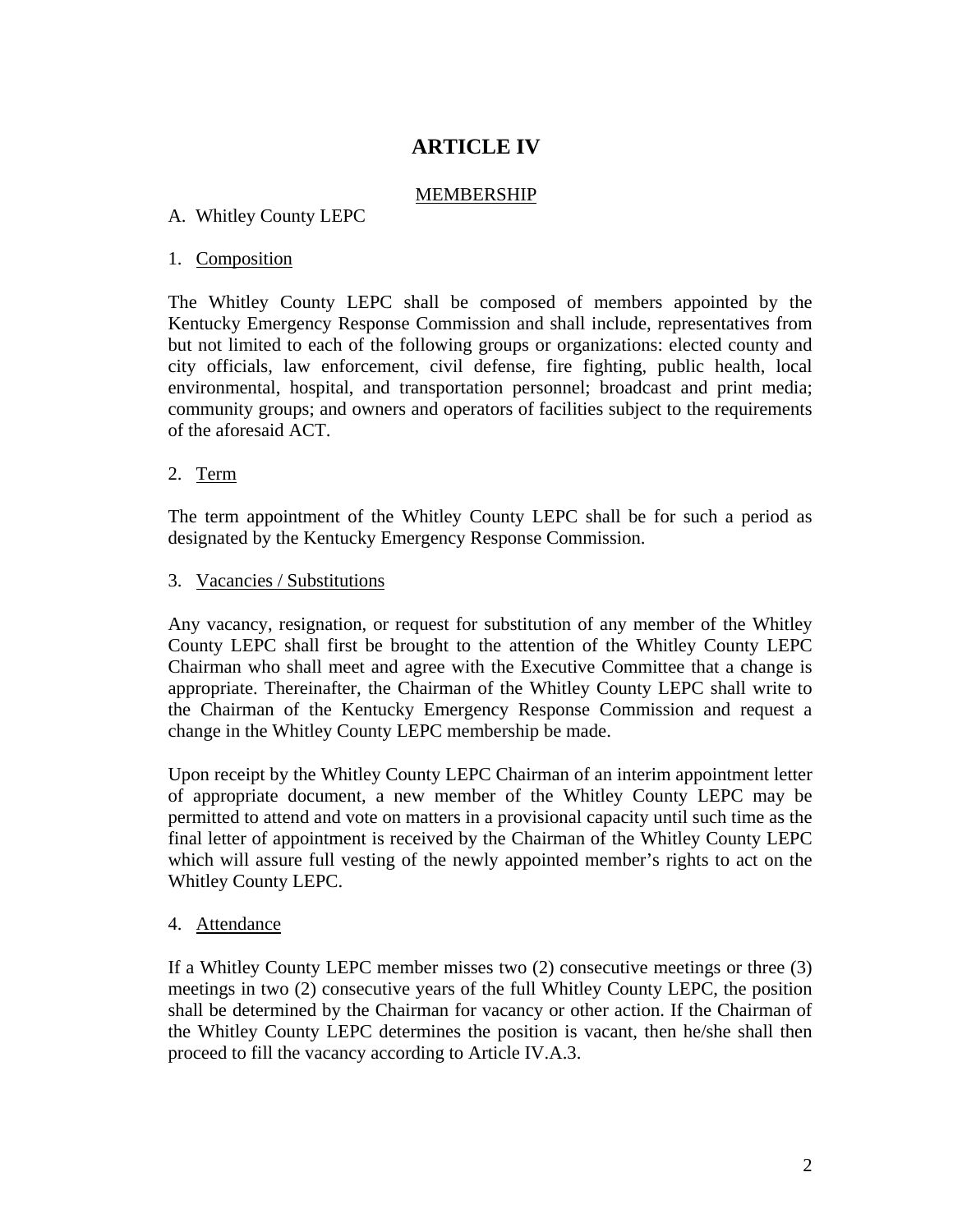#### B**.** Executive Committee

The management and conduct of the business of the Whitley County LEPC shall be vested in an Executive Committee composed of the Chairman of the Whitley County LEPC (Whitley County Emergency Management Director) and those persons holding the offices of Vice Chairman, Secretary, Treasurer, and Official Custodian of Records. The Executive Committee is authorized to (1) approve or disapprove proposals for action by the Whitley County LEPC, pending ratification of Executive Committee action by the Whitley County LEPC at its next scheduled meeting, whether a regular or special meeting and (2) recommend changes in the Whitley County LEPC membership as a result of a vacancy, resignation, request for substitution, or removal in accordance with any absenteeism policy.

# **ARTICLE V**

# VOTING

### A. Whitley County LEPC

A majority of the members of the Whitley County LEPC shall constitute a quorum for transaction of business. Action by the Whitley County LEPC shall be by majority vote of the members present at a regular or special meeting at which a quorum is present.

#### B. Executive Committee

A majority of the members of the Executive Committee shall constitute a quorum for transaction of business. Binding action of the Executive Committee shall be by majority vote of the members present at the meeting, at which a quorum is present.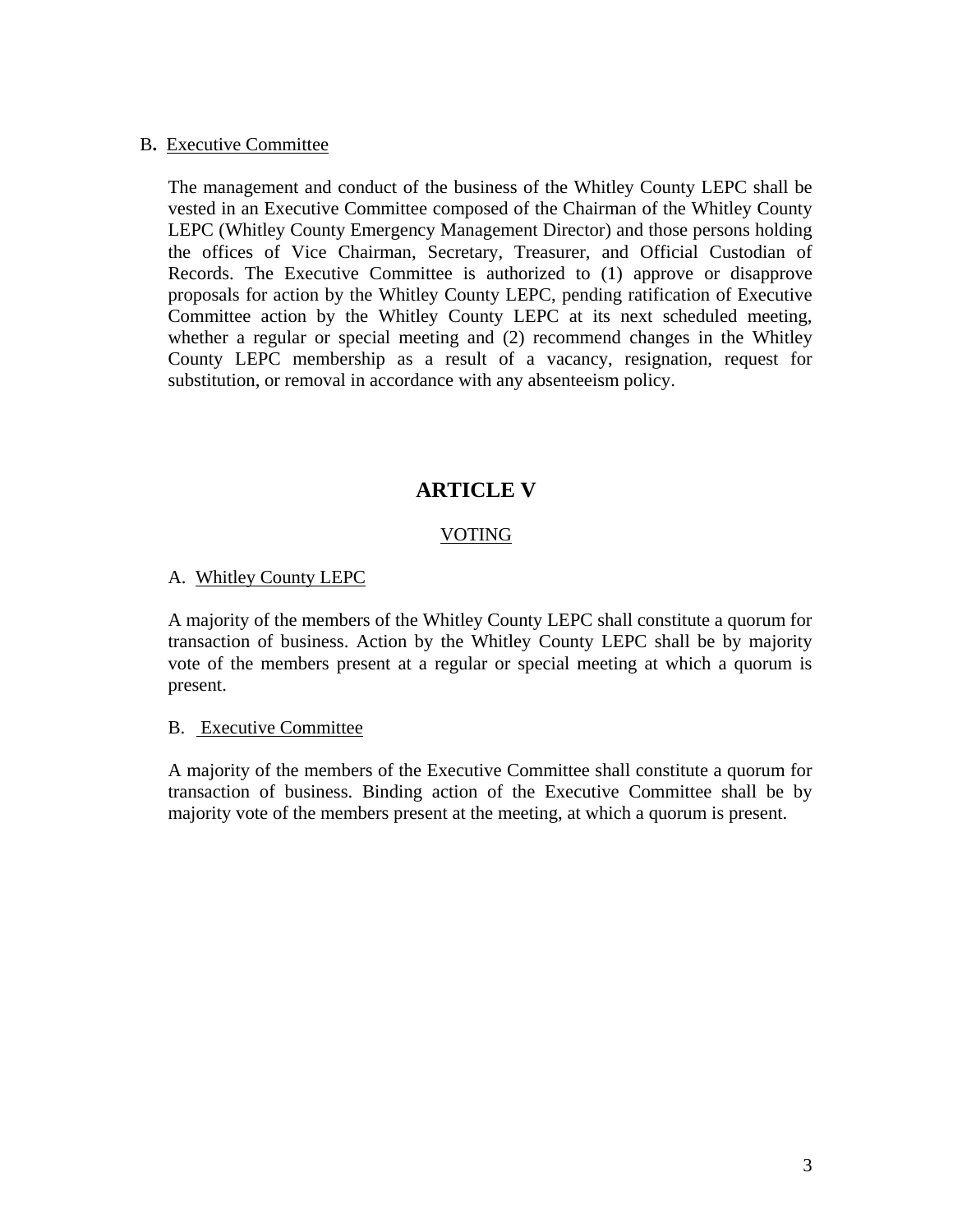# **ARTICLE VI**

### **OFFICERS**

### A. Elected Officers

The Whitley County LEPC shall elect from its members a Chairman, a Vice Chairman, a Secretary, a Treasurer, a Parliamentarian, and an Official Custodian of Records. These officers shall be elected at the first meeting regular meeting of the Whitley County LEPC or as soon thereafter as possible. The terms of these elected officers shall be (2) two years, and the members holding these offices shall be eligible for re-election at the end of their respective terms.

If an officer resigns or the office otherwise becomes vacant before the expiration of the term, the Chairman, or in the event of a vacancy of the office of Chairman, the Executive Committee, shall appoint a replacement who shall serve until the next regular or special meeting of the Whitley County LEPC at which time the vacancy shall be filled by election for the remainder of the term.

### B. Duties of Elected Officers

1. Chairman: The Chairman of the Whitley County LEPC shall preside at all regular and special meetings of the Whitley County LEPC and Executive Committee, sign any documents as designated by the Whitley County LEPC, and perform such other duties as the Whitley County LEPC and Executive Committee may designate.

2. Vice-Chairman: The Vice-Chairman shall perform all the duties of the Chairman in the temporary absence or disability of the Chairman, except as otherwise provided by the Whitley County LEPC and these By-Laws, and such other duties as the Chairman may designate.

3. Secretary: The Secretary shall keep a record of the proceedings of the Whitley County LEPC and shall prepare all minutes and special actions of any meeting of the Whitley County LEPC, shall certify all minutes and official documents of the Whitley County LEPC.

4. Treasurer: The Treasurer shall handle monies collected by the Whitley County LEPC and shall keep and report on records of all monies collected and spent, and shall co-sign all checks with the Chairman or designee.

5. Parliamentarian: The Parliamentarian shall be responsible for compliance by the Whitley County LEPC with parliamentary procedure in accordance with Article VIII of the By-Laws, and shall advise the Executive Committee and Subcommittees on proper parliamentary procedure.

6. Community Emergency Coordinator: The Community Emergency Coordinator shall receive notices of releases under Section 304 of the ACT and carry out such other duties